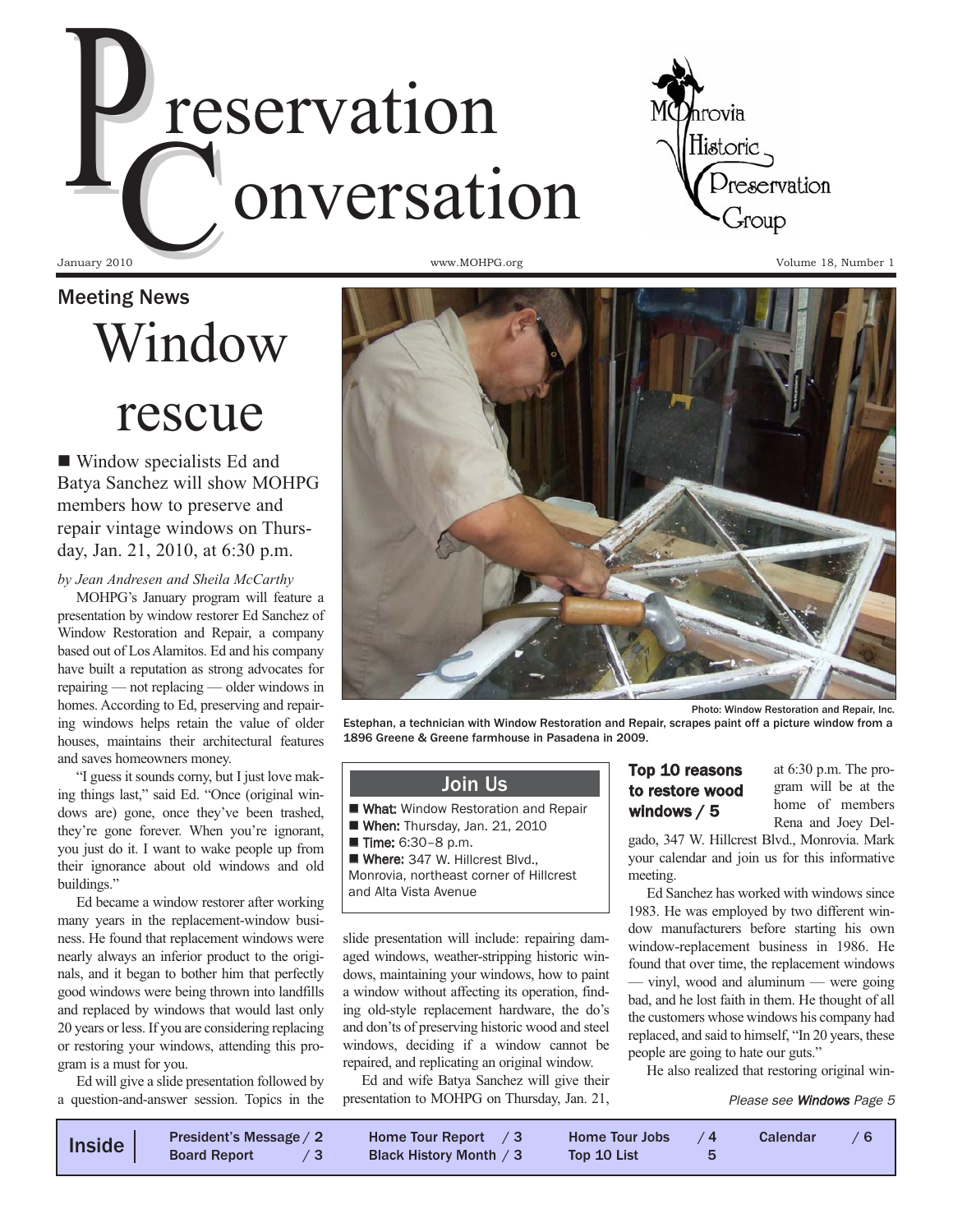### President's Message

## MOHPG

January 2010 Vol. 18, No. 1 Published by the Monrovia Historic Preservation Group P.O. Box 734 Monrovia, CA 91017 (626) 599-8187

The Monrovia Historic Preservation Group is entrusted with Monrovia's heritage through preservation, education, and community involvement.

#### BOARD OF DIRECTORS

| President                                  | <b>Vice President</b>                                                                 |
|--------------------------------------------|---------------------------------------------------------------------------------------|
| Jim Wigton                                 | Kathleen Jolly                                                                        |
| (626) 599-8187                             | (626) 301-0733                                                                        |
| Secretary                                  | <b>Treasurer</b>                                                                      |
| Martha Rund                                | <b>Kathy Carter</b>                                                                   |
| (626) 848-4342                             | (626) 303-8661                                                                        |
| Membership                                 | Grants                                                                                |
| Karen Young                                | <b>Chip Young</b>                                                                     |
| (626) 358-2729                             | (626) 358-2729                                                                        |
| Programs<br>Rena Delgado<br>(626) 215-4211 | <b>Members at Large</b><br><b>Hal Leavens</b><br>(626) 359-8648<br>Gloria Crudgington |
| <b>Home Tour</b>                           | (626) 357-2413                                                                        |
| Sylvia Dohnal                              | Dana Hendrix                                                                          |
| (626) 448-5824                             | (626) 303-2828                                                                        |

Nonvoting Legal Adviser Darrell Brooke (626) 795-7400

The MOHPG Board of Directors meets the first Sunday of each month at 10 a.m. All are welcome to attend. Contact MOHPG President Jim Wigton or any Board member for meeting location and more information.

MOHPG is a 501(c)(3) nonprofit California corporation. Donations and membership dues may be tax deductible; please consult your tax adviser.

#### $\ddot{\bullet}$  $\bullet$ -

#### **NEWSLETTER**

| <b>Editors</b>         | <b>Staff</b>         |
|------------------------|----------------------|
| <b>Sheila McCarthy</b> | <b>Jean Andresen</b> |
| (626) 358-8825         | Pam Barkas           |
| Kathleen Jolly         | Sylvia Dohnal        |
| (626) 301-0733         | Larry Marotta        |
|                        | <b>Martha Rund</b>   |

The MOHPG newsletter committee welcomes article submissions and letters from our members for publication in the newsletter. All submissions are subject to editing.

# *Church needs help with restoration*

teve Baker contacted me back in November about the possibility of making our Restoration Directory available to a source outside MOHPG. That initial inquiry has begun a chain of events that may lead MOHPG into helping to restore an older building in Monrovia.

The Shiloh AME Zion Church is located at the northwest corner of Huntington Drive and Canyon Boulevard. The church building, although now larger than the original structure, was built in 1886, prior to the incorporation of the town of Monrovia. Next door on Canyon is the parsonage, built in 1923. The church's congregation is attempting to renovate the parsonage so that it may be used as lodging by the church's minister. The church, as are so many others, is made up of an older congregation with limited financial resources. Following the suggestion of MOHPG member Donna Baker, I contacted Sonia Yates, executive director of the San Gabriel Valley Chapter of Habitat For Humanity. Habitat has recently begun a program called "Brush With Kindness" that may be able to provide some assistance.

The MOHPG Board does not want to commit our organization's limited financial resources to this endeavor. However, manpower (and womanpower!) is a commodity that we have in abundance. The church is organizing a demolition day for Monday, Jan. 18, 2010, which is the Martin Luther King holiday. MOHPG will supplement church volunteers with a crew of our own to gut the inside of the building, thereby helping to reduce some of the restoration costs. If you would like to help them by donating some of your time, set aside the date. More information will follow by e-mail.



**Window Restoration and Repair**

Our January program meeting will surely appeal to anyone with an older home. Window repairman and restorer Ed Sanchez will show members how easy it is to keep the windows in their homes working like new. Ed used to own a replacement-window business, but he switched sides when he realized

the new products did not actually improve upon the old. Now he works to rehab windows that have been neglected, as well as educate homeowners and save old windows from the landfill. Ed will give his slide presentation about window maintenance on Thursday, Jan. 21.

#### **Ranch-style house is landmarked**

As mentioned in the December newsletter, on Oct. 28, 2009, the Historic Preservation Commission recommended by a vote of 5-2 that the City Council landmark the first ranchstyle home in the city's history. Then, at the Dec. 1 City Council meeting, the council did just that, voting 5-0 to make the home of Scott Langer and Cheryl Caputi at 303 N. Magnolia Ave. Historic Landmark 126. A more complete account of the events leading up to this historic action can be found on the homepage of the MOHPG website, at www.mohpg.org.

#### **Board meeting change**

Due to the holiday, MOHPG's Board will meet on the second Sunday in January (Jan. 10) at 10 a.m. instead of the first Sunday. First Sunday meetings will resume in February.

I hope to see you at the window repair program on Jan. 21!

> *Jim Wigton MOHPG President*

### Membership information

MOHPG's yearly membership dues are \$25 for a household, \$20 for an individual and \$15 for a senior (65 years and older). When you pay for four years of membership you get the fifth year free.

MOHPG also accepts gift memberships and general donations. Send a check with your name, address, phone number(s) and e-mail address to: MOHPG, P.O. Box 734,

Monrovia, CA 91017. Please indicate whether your check is for a renewal, new membership, gift membership or donation. You may pay online with a credit card by visiting our website  $-$  www.mohpg.org  $-$  and clicking on the "Online Store" link.

MOHPG is a 501(c)(3) nonprofit corporation. Donations and membership dues may be tax deductible; consult your tax adviser.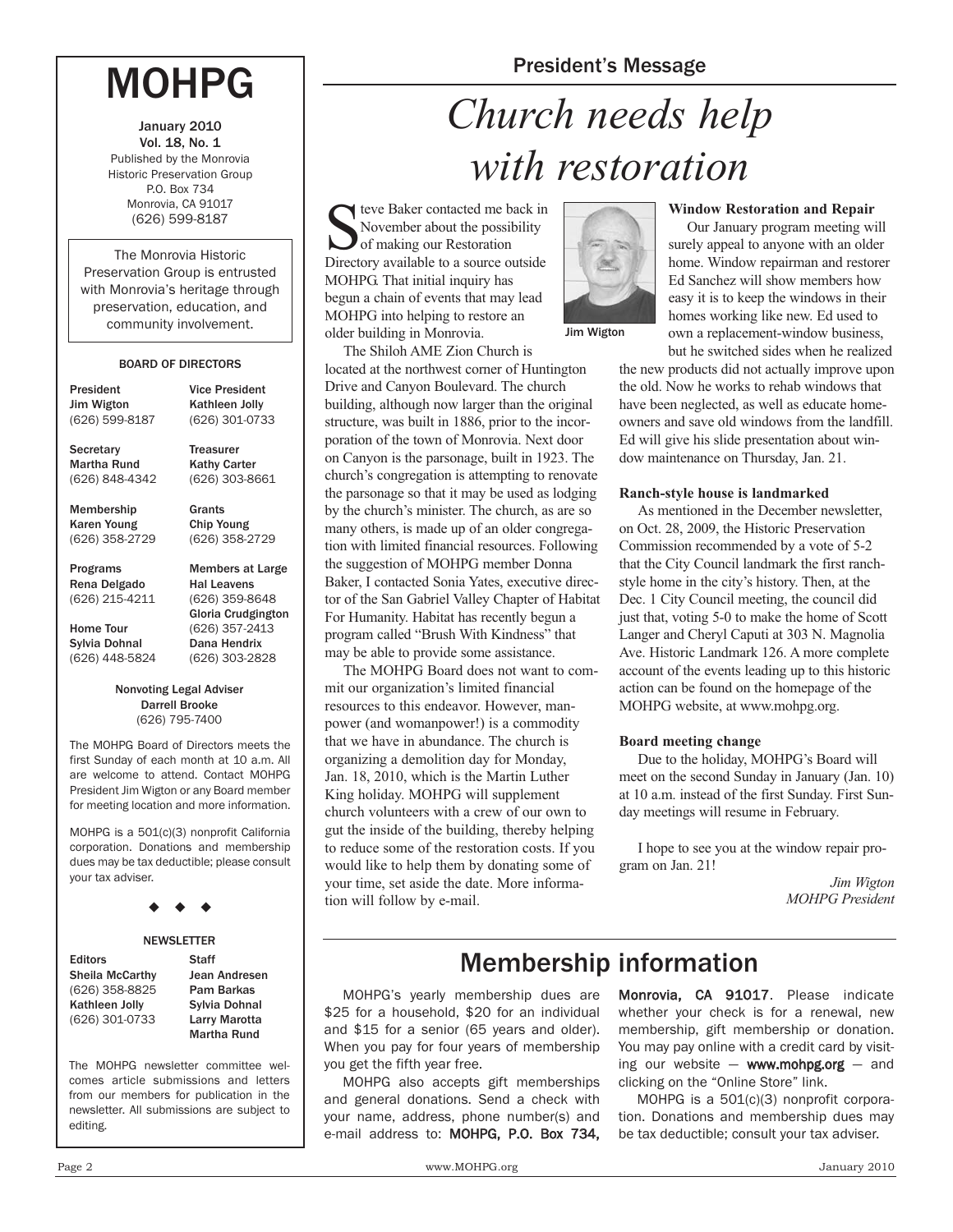### Website has new host; welcome team gets new signs Board Report

*by Sheila McCarthy*

At the Board of Directors' meeting on Dec. 6, 2009, President Jim Wigton reported that the MOHPG website has a new webhosting provider, Bluehost.com, because our original provider, Wrayco Design, was attacked by a computer hacker and it was thought that Bluehost could provide more security from hackers. Amanda Wray of Wrayco will still function as support for the MOHPG website, and she will provide quarterly backups. Amanda is also raising her monthly service support from one hour to 1.5 hours. The Board passed a motion to pay the increased cost for website support.

Hal Leavens presented to the Board the new magnetic signs for

his car to be used when the Welcoming Committee visits new residents in the city. The signs were printed by local sign shop owner Steve Tessier of Steve 'N' Sons. The magnetic signs say "Welcome to Monrovia," and have the City of Monrovia seal and the MOHPG logo and website. Steve Tessier charged MOHPG only a nominal fee for the signs, saying he supports what MOHPG does in the community. A motion was passed to give Mr. Tessier a complimentary two-year membership to MOHPG and a thank-you note to acknowledge his support.

In old business, Jim Wigton reported that MOHPG was represented in the Monrovia Holiday Parade on Dec. 3 by Jan Harrington and Darrell Brooke, who rode

in a vintage car driven by Jim Constantian. Jim Wigton noted that MOHPG has not received a bill from the city to pay for the brass plaque that accompanies the Bear Mural in the library, as was our agreement in the USPS contract. Upon later receiving a bill for the plaque in the amount of \$332.50, the Board conducted an e-mail vote and approved payment of the expense. John and Katie Watson have agreed to be responsible for managing the continued sale of "A Motor Tour Through Historic Monrovia" at four locations in town: Chamber of Commerce, City Hall (Planning Department), Friends of the Library Bookstore, and Patty's Antiques.

In new business, MOHPG's

Annual Meeting date has been reserved at the Historical Museum for Saturday, July 24, from 6 to 9 p.m. MOHPG membership in the National Trust for Historic Preservation was renewed for another year at a cost of \$115. Based on MOHPG's Forum Membership level, our members can purchase books with a 25 percent discount and search the databases of the Forum Online by using MOHPG's member number of 072490394 (www.preservation nation.org).

The next meeting of the Board of Directors will be the second Sunday in January, Jan. 10, at 10 a.m.

*Sheila McCarthy is Newsletter Editor and has been an MOHPG member since 2006.*

### Tour Report Some leaders looking for assistance this year

In order for MOHPG to continue to put on a successful home tour, it is necessary for us all to do our part. Many people on this year's Tour Committee are repeating their jobs from last year, but there are still open positions and opportunities to apprentice with the masters themselves. If you are interested in helping out with any of the jobs below, please contact the job's chairperson directly. If you are interested in any of the tour jobs on the master list, please contact Tour Chair Sylvia Dohnal, below.

Tour Chair Sylvia Dohnal would like someone to partner with her as **Tour Co-Chair**. Being co-chair provides a great overview of all the various tour jobs. The cochair will get on-the-job training and will find out if he or she wants to take over the task next year. Sylvia says being chair does not take much time, but that it is helpful to have another set of eyes and hands to help with tour details. Interested persons can contact Sylvia at lovesdinos@yahoo.com or (626) 448-5824.

**Docent Chair** Diane Radu would love to have an apprentice or co-chair assist her this year. She is also willing to turn over the job to someone else. The Docent Chair probably interacts with the most people in preparation for the tour. It is a great job that will bring

you in contact with lots of people in Mon-Complete list of tour jobs / 4

rovia. Diane can be reached at (626) 303-1879 or diane.radu@yahoo.com.

The position of **Banner Liaison** is open this year. The Banner Liaison arranges with city staff for the hanging of tour publicity banners on Myrtle Avenue one month prior to the tour. Last year's Banner Liaison, Robb Stewart, said he will be happy to teach a new person the ropes. Robb can be reached at  $(626)$  303-6202 or oldbrass@altrionet.com.

**Ticket Distribution and Tracking** Chairs Katie and John Watson would like to have an apprentice this year. The job involves controlling the distribution of tickets while interacting with the businesses in town that sell tour tickets, as well as handling online ticket sales. Katie and John can be reached at kgundersen@altrionet.com or (626) 359-1055.

**Ticket Sales Chairperson** Walt Shelly needs a volunteer to help him set up the MOHPG table at the city's Family Festival on six Fridays beginning in April and leading up to the May home tour. He starts setting up the table about 4:15 p.m. for the Festival that starts at 5 p.m. Walt Shelly can be reached at  $(626)$  256-3274 or waltshelly@yahoo.com.

*— Sheila McCarthy*

### Museum exhibit, art show to mark Black History Month

On Sunday, Jan. 17, the Monrovia Historical Museum will open an exhibit to mark Black History Month, which is observed nationally during the month of February. Displays will showcase prominent Monrovia citizens, local military service personnel and national figures. Several artistic mediums will be utilized to carry out this exhibit, including a display of photos detailing events in the local African-American community. The museum's exhibit will continue until Sunday, Feb. 28.

The highlight of the Black History Month observance will occur on Sunday, Feb. 14 (Valentine's Day), when the museum will host "Back in the Day: An Exhibit of History and Art of the African-American Presence in Monrovia and Duarte." This one-day exhibit will feature works by local African-American artists, including Ron Husband, a Monrovia High graduate who works as a Disney illustrator. Husband is known locally for his detailed pen-and-ink drawings depicting the black experience. Other artists will be attending the event, as well as local dignitaries. Admission is free, and all are welcome to attend. Refreshments will be offered.

The Monrovia Historical Museum is open and free to the public on Thursdays and Sundays from 1 to 4 p.m.. It is located at 742 E. Lemon Ave.

*— Sylvia Dohnal*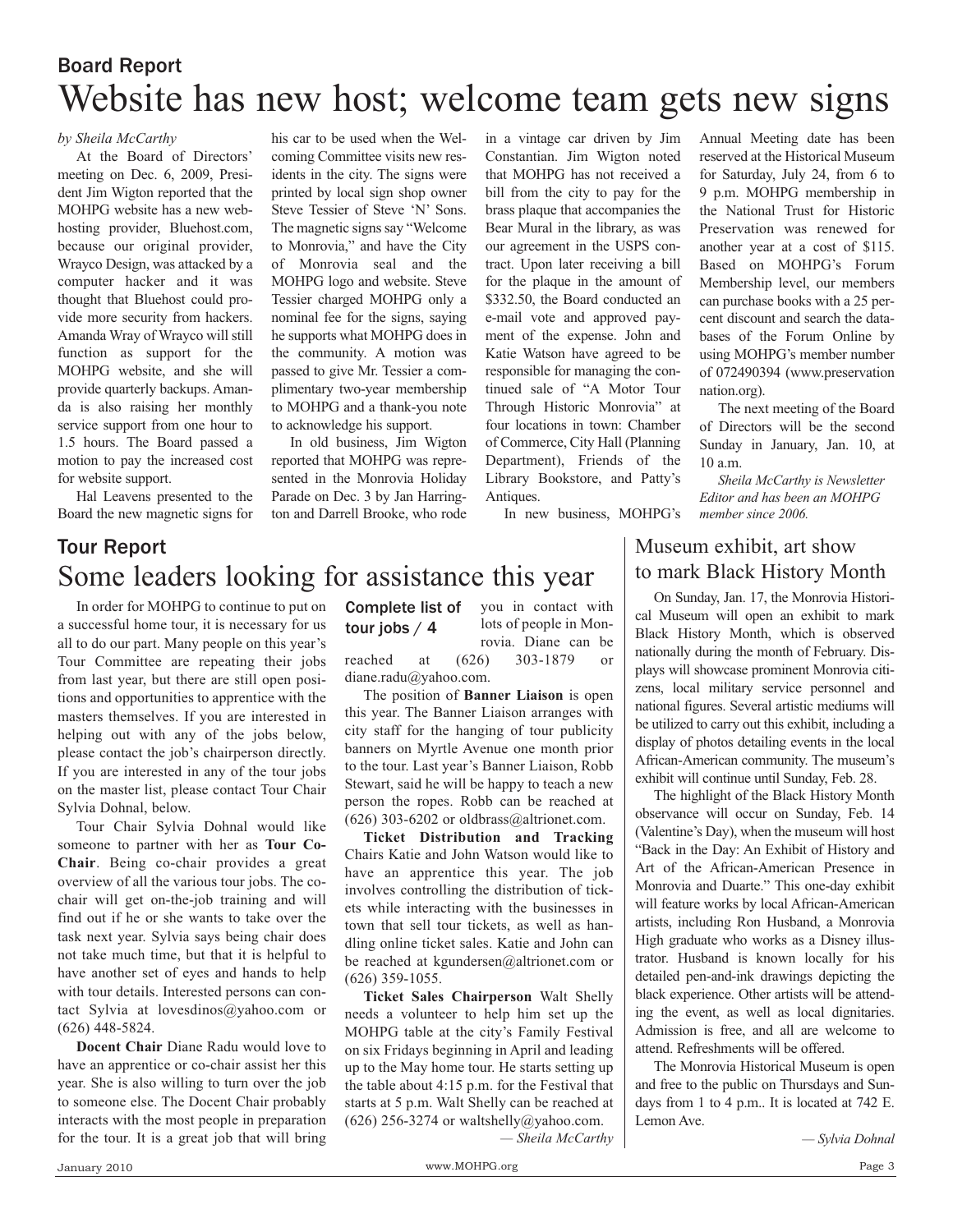## Many ways to be involved with Mother's Day Tour

It takes a small village to put on the Mother's Day Home Tour each year. This year the tour falls on Sunday, May 9, 2010. Below is a list of all the Home Tour Committee jobs. Not all jobs are required for the tour each year.

#### Tour Chairperson(s) (1-3 people)

**Duties:** Coordinate all aspects of tour; run committee meetings; make sure committee members are meeting calendar deadlines; provide tour updates to the MOHPG Board

Skills: Good people skills; able to manage projects and follow through on tasks

Time Commitment: Hours as needed, plus 3-5 committee meetings Time of Year: Fall (for home selection) – May

#### Docent Chairperson(s)

Duties: Recruit/assign docents according to needs of tour; recruit house captains to be in charge of each tour house; create information packets for docents Skills: Good people skills; good

organizational skills; willingness to make phone calls to recruit docents

Time Commitment: Hours as needed, plus 3-5 committee meetings Time of Year: February - May

#### Docents (50-100 people)

**Duties:** Interface with public on tour day as in-house tour guides **Time Commitment:** One meeting at assigned home prior to tour day, 3 hours on tour day Time of Year: April - May

#### Junior Docent Chairperson

**Duties:** Submit application to Monrovia Community Services Department for permission to use Monrovia Youth Commissioners as docents on tour day

Time Commitment: Hours as needed

Time of Year: February - May

#### Publicity Chairperson(s) (1-2 people)

Duties: Prepare press release; distribute press release to appropriate newspapers, newsletters and magazines to meet various publication deadlines prior to tour

Skills: Experience preparing press releases and publicity materials helpful; ability to conform to deadlines





Photos: Larry Marotta

At left, tour-goers wait to enter the 1911 Craftsman home at 311 Melrose Ave., which appeared on the 2004 Mother's Day Home Tour. At right, the house at 225 Monroe Place is ready for guests during the 2006 tour.

Time Commitment: Hours as needed, plus 3-5 committee meetings Time of Year: January - March

#### Tour Brochure Chairperson(s) (1-3, leader plus helpers)

**Duties:** Compile materials for tourday brochure, which may include a tour map, photos, art, home descriptions, advertising, listing of participants, and other copy; arrange for printing of brochure

Skills: Ability to manage projects and meet deadlines; experience with print publishing helpful Time Commitment: Hours as needed, plus 3-5 committee meetings Time of Year: January - April

#### Postcard Chairperson

**Duties:** Prepare and print promotional tour postcard for 3,000-plus people on MOHPG mailing list; arrange volunteers for labeling and organizing postcards for bulk mailing Skills: Ability to meet deadlines; helpful to have experience with print publishing and post office bulk mail procedures

Time of Year: January - March

#### House Histories Chairperson

**Duties: Research and write house** histories and descriptions of tour houses for use in press release and tour brochure

Skills: Able to meet deadlines; able to research; able to write in an engaging manner for a general audience

Time Commitment: Hours as needed

Time of Year: January - March

#### Ticket Distribution and Tracking Chairperson(s)

**Duties:** Distribute pre-sale tickets to vendors; track ticket sales; replenish tickets to vendors as needed; distribute and track mail and online ticket orders; turn in money to treasurer as it accumulates; compile final tally for Tour Committee and Board Skills: People skills helpful, comfort in handling money, organizational skills, ability to meet deadlines Time Commitment: Hours as needed Time of Year: April - May

#### Ticket Sales Chairperson (leader, plus volunteers)

**Duties:** Sell tickets and publicize home tour at MOHPG's table during the city's Family Festival on six Fridays from 5-9 p.m. leading up to the May 10 home tour; sell tickets on day of tour Skills: People skills helpful

Time of Year: April – May

#### **Treasurer**

**Duties:** Receive money from ticket sales; deposit money in bank account; pay tour-related bills; provide final accounting to Tour Committee and Board Skills: Experience with financial

accounting Time Commitment: Hours as needed, plus 3-5 committee meetings Time of Year: February - May

#### Ad Hoc Chairperson

**Duties:** Deliver supplies such as

signage, chairs and booties to each tour house the day before and day of tour; pick up supplies after tour Skills: Access to truck and ability to lift and move moderate-to-heavy loads

**Time of Year: May** 

#### Name Badges Chairperson

**Duties:** Create name badges for all tour participants to wear on tour day Skills: Calligraphy or computer/ printer skills helpful Time of Year: April - May

#### Banner Liaison

**Duties:** Arrange with city staff for hanging of home tour publicity banner across Myrtle Avenue in downtown one month prior to tour **Time of Year: April - May** 

#### Antique Cars Liaison

**Duties:** Arrange for antique car clubs to provide cars on tour day Skills: Helpful to be a car club member or have contacts Time of Year: February - May

#### Entertainment Chairperson

**Duties:** Arrange for vintage music outside homes or at central site for tour day Skills: Contacts with musicians helpful

**Time of Year: January - April** 

#### Vendor Liaison

**Duties:** Contact vendors to provide food, sales booths or product demonstrations on day of tour Time of Year: February - May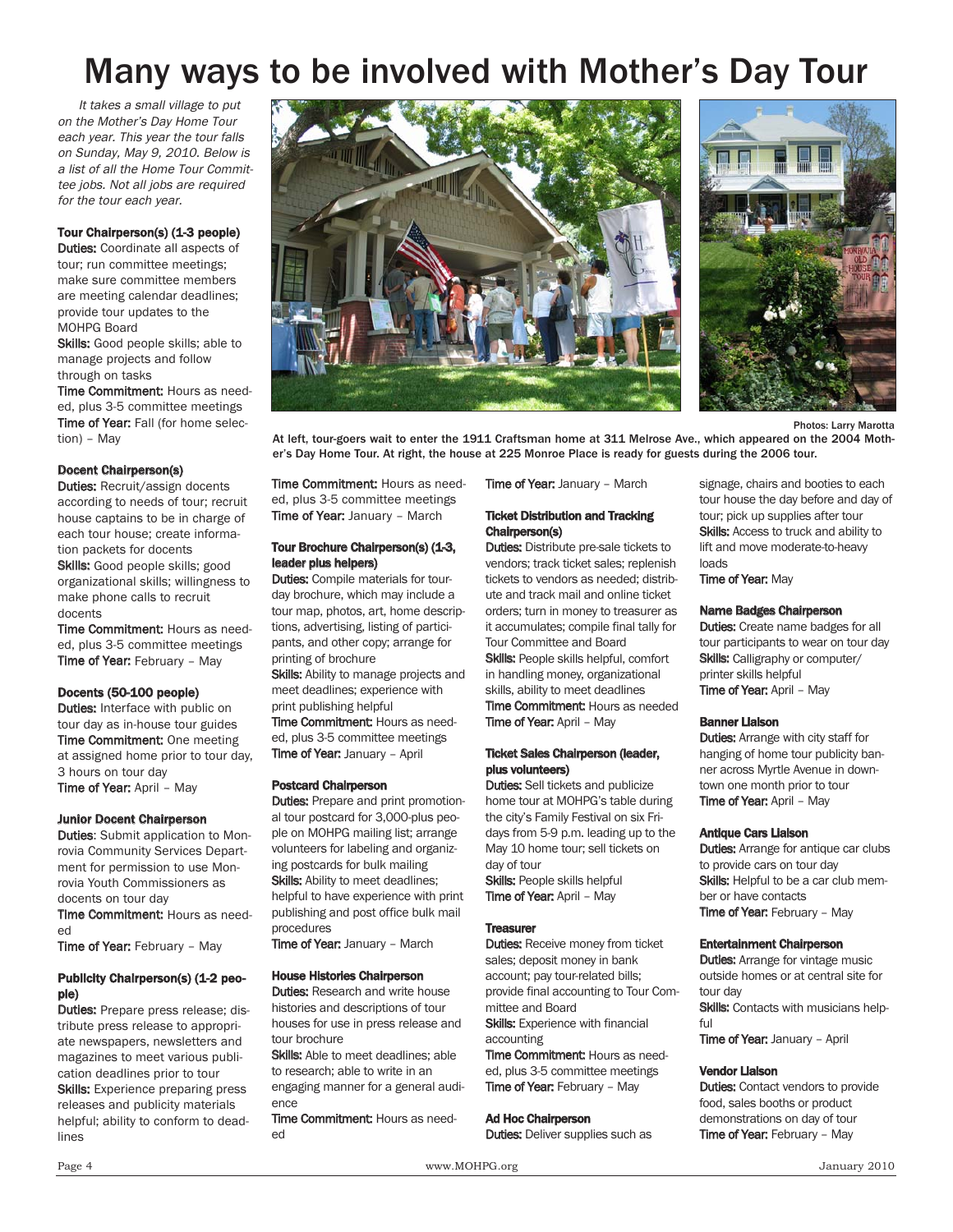#### Windows, from Page 1

dows is a wiser financial decision for the homeowner than replacing them with new ones. "When you change out your windows," he said, "the cost savings will take your lifetime to pay out, and the windows won't last that long. If it's about saving money, it's not a good investment."

So, in 2000, he started a new company, Window Restoration and Repair, with longtime friend Scott Goldfarb. He found that there are many window-replacement businesses but very few window restorers, and no one teaching others about it.

He said most homeowners are not aware that their original windows are more durable than the new products available today. He said, "Your windows have been alive for 50 years,

"Your windows have been alive for 50 years, and they'll last at least 50 more."



and they'll last at least 50 more."

He gave as an example an 1896 Greene & Greene farmhouse in Pasadena that he was called in to help restore. Of the 20-30 windows on the house, only two required replication of damaged woodwork, despite their having received minimal maintenance over 100-plus years.

For the last few years, Ed has been giving his talk to community groups, trying to spread the message to homeowners that they can repair their older windows rather than replace them. He has recently presented to the Highland Park Historic District, Glendale Historical Society, Country Club Park Historic District in Los Angeles, Eagle Rock Historical Society and Long Beach Heritage.

For more information about Window Restoration and Repair, Inc., visit the company's website at www.window-restorationrepair.com.

*Jean Andresen has been an MOHPG member since 2000 and was most recently the group's Secretary.*

### Top 10 reasons to restore or repair wood windows

by the New England Window Restoration Alliance

1. Your windows fit your house. Quirky as they might be, your older windows fit your house. Care was taken to match the weight and style of window to the building, the trim, etc. They have expanded and contracted with the seasons. With proper weatherstripping they can be made to fit and seal even better. Replacement windows have a rigid structure that fits within your window openings. Old houses move and shift over time, and frequently the gaps that open up around replacement windows and the window openings result in more drafts that the original windows.

2. You appreciate good craftsmanship. The true mortise-andtenon construction of antique windows is incredibly strong and even when it begins to weaken is easily repaired. Many unique window shapes were created because of the craftsmanship with wood joinery. Antique windows were built to last and not land in a landfill.

3. You value good materials. Antique wood windows are constructed of old-growth timber. The wood is much denser and more weather resistant than today's treefarmed softwoods. Delicate profiles are possible because of the density of the wood. The reason these windows are still around, even with years of neglect, is because the wood is of very high quality requiring no cladding or additional materials to give them weather resistance. Without all the ugly paint, your wood windows are usually

quite beautiful, graceful and strong.

4. You love the character of antique glass. Even the glass in antique windows tells a story. It may be roundel or cylinder glass, each indicating a certain era of manufacturing. Old glass has varieties of color and texture that are a delight to the eye. Two layers of glass are better than one, and in an antique home that second layer of glass should be the storm window that protects the original window.

5. You think a warranty should be more than 20 years. Chances are your windows have done their job for 50 or more years already. Sure, they may be a little creaky and may not be as attractive as they once were, but it's a far better investment to repair a proven performer than to sink money into a new window that only has a 20-year warranty at best. With proper maintenance, your antique windows should last another 100 years. Heck, even without maintenance they may last that long!

6. You want to avoid vinyl. Poly vinyl chloride (PVC) is becoming one of the greatest concerns in the building industry. Not only does the production of it create an environmental nightmare, but the gases it emits over time are becoming a concern. Heaven forbid your house catches fire, and PVC burned will release toxic amounts of dioxin. If you are concerned about lead, please understand that it is used as a stabilizer in the manufacture of PVC. If you are concerned about our planet's health, you should read up on efforts to reduce the

use of vinyl.

7. You want more light. Replacement windows are set into the window opening, and the sash is smaller than the originals. You get less viewing area and less light. Who wants less light?

8. Windows are a functional part of your house. Weights and pulleys are the best balance systems every invented. There is a prevalent myth that a lot of cold air comes in through the weight pocket. If there is cold air in the weight pocket it's generally because there is a gap between the outside trim of the house and the siding. It may also indicate a poor seal at the floor joists. Replacing easily serviceable weights and pulleys with vinyl jamb liners or invisible balance systems means installing a system that has a maximum life span of 10-20 years but generally fails in less time. You can't believe how joyful it is to open and close windows easily with one hand when everything is restored to the way it was designed to work!

9. You really can save 30-40% on heating costs. According to the "Field Study of Energy Impacts of Window Rehab Choices" conducted by the Vermont Energy Investment Corporation, the University of Vermont School of Civil and Environmental Engineering and the U.S. Army Cold Regions Research and Engineering laboratory, the estimate first-year energy savings between a restored wooden window with a good storm window versus a replacement window was \$0.60. Yup, less than a buck. In

their conclusions section they noted, "The decision to renovate or replace a window should not be based solely on energy considerations, as the difference in estimate first-year savings between the upgrade options are small." Broken glass, failed glazing, no weatherstripping — these small and repairable items are what really affect energy efficiency in windows.

10. The greenest building is one that is already built. Replacement windows are touted as a way to save energy. But when evaluated from the perspective of the entire production, shipping, installation and removal process, replacing windows consumes a whole lot of energy. Or viewed the other way, an older building has a great deal of embodied energy. If the total energy expenditure to manufacture replacement windows is considered, the breakeven period stretches to 40-60 years. In the words of Richard Moe, president of the National Trust for Historic Preservation, "We can't build our way out of the global warming crisis. We have to conserve our way out. That means we have to make better, wiser use of what we have already built."

Repairs and restoration work are done by local craftspeople paying local taxes. They use a minimum of materials and resources and a maximum of labor. Restoring windows is the best use of existing materials and the best way to support the local economy.

Find out more about NEWRA at www.windowrestorationne.org.